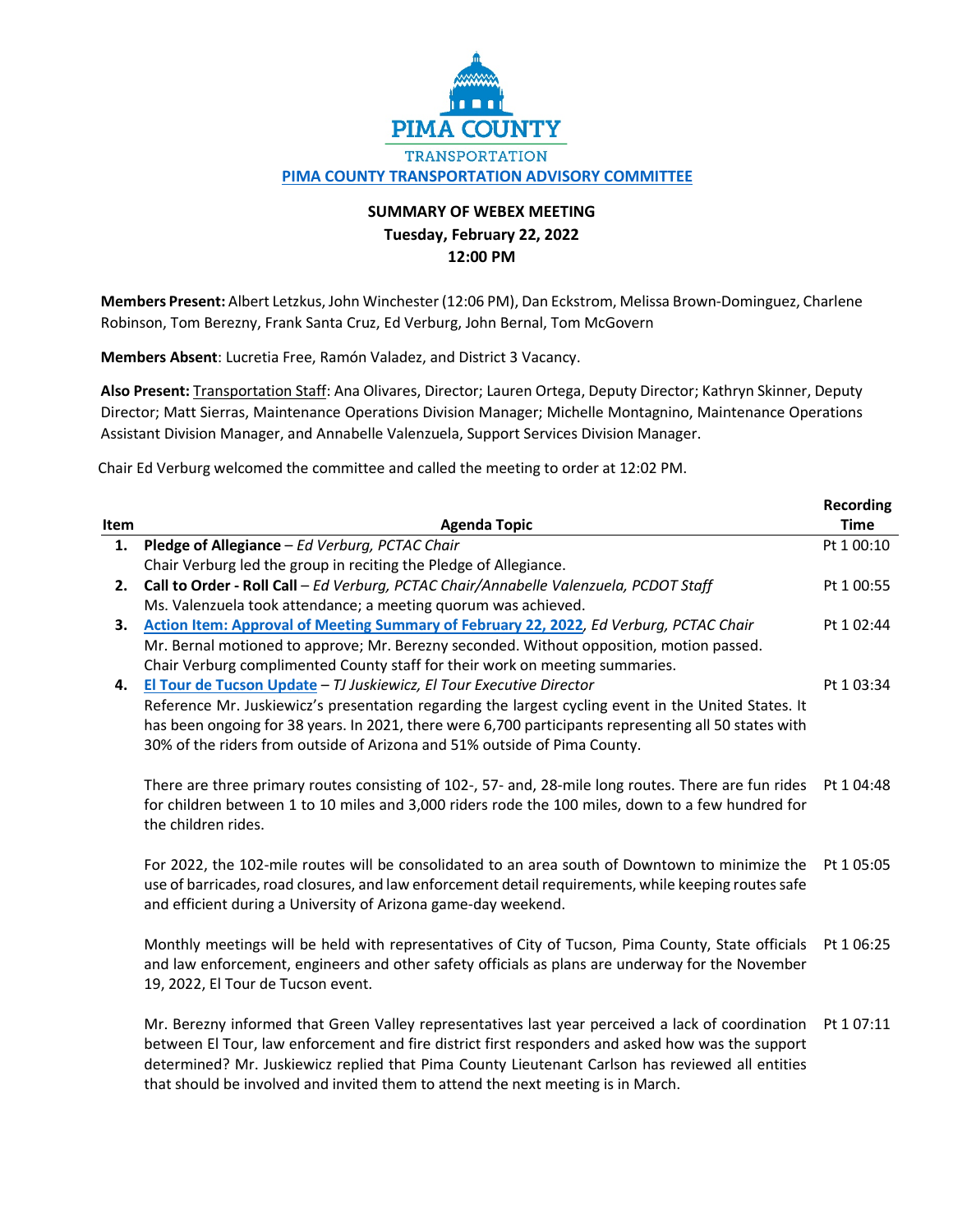|      |                                                                                                                                                                                                                                                                                                                                                                                                                                                                                                                                                                                                                                                                                                | <b>Recording</b> |
|------|------------------------------------------------------------------------------------------------------------------------------------------------------------------------------------------------------------------------------------------------------------------------------------------------------------------------------------------------------------------------------------------------------------------------------------------------------------------------------------------------------------------------------------------------------------------------------------------------------------------------------------------------------------------------------------------------|------------------|
| Item | <b>Agenda Topic</b>                                                                                                                                                                                                                                                                                                                                                                                                                                                                                                                                                                                                                                                                            | <b>Time</b>      |
| 4.   | Mr. McGovern had heard that portions of the route last year were needing maintenance and asked<br>Mr. Juskiewicz if discussions included the different routes planned for next year. Mr. Juskiewicz<br>replied that last year was difficult due to ongoing construction projects at Houghton Road and the<br>new interchange at I-10. It was challenging getting people safely across the interstate and onto good<br>roads. Riders used Old Vail instead. In 2022, Valencia will be used to take riders to Old Spanish Trail<br>and routes on the southern part of The Loop such as Sahuarita and Green Valley roads are projected<br>to be worked on especially Helmet Peak and Continental. | Pt 1 08:40       |
|      | Mr. Juskiewicz said this year's 102-mile route should have 95-98% of the roads in good shape but it<br>will depend on road construction remaining on schedule. Some roads are still in bad shape but they<br>are minimal as compared to the 102-mile ride.                                                                                                                                                                                                                                                                                                                                                                                                                                     | Pt 1 10:26       |
|      | Mr. McGovern said the PCTAC is traditionally the entity where citizens and neighborhood<br>associations request priority paving of their residential and collector streets. So that the PCTAC can<br>understand El Tour's needs and determine their fit in the County's overall road upgrading plan, he<br>asked if El Tour would submit a specific request detailing what is needed and by when.                                                                                                                                                                                                                                                                                              | Pt 1 11:00       |
|      | Mr. Juskiewicz s had asked the El Tour planning committee to review the proposed route. Feedback<br>from ADOT pertained to questions about keeping riders on Aviation Parkway after 10:00 AM. He said<br>that if consolidating routes, the ride would go beyond that time.                                                                                                                                                                                                                                                                                                                                                                                                                     | Pt 1 12:14       |
|      | Mr. Juskiewicz said roads such as Aviation Parkway are preferred. Though there are on and off ramps,<br>cyclists can ride through safe scenic areas without too many intersections. If Aviation Parkway were<br>to suddenly be unavailable, the El Tour planning committee would need to redraw a whole new<br>route. It is hoped that by early March, the El Tour committee will have determined their route needs<br>and route construction concerns.                                                                                                                                                                                                                                        | Pt 1 12:40       |
|      | Mr. McGovern said the plan sounded good and would look forward to seeing the route once it was<br>near completion.                                                                                                                                                                                                                                                                                                                                                                                                                                                                                                                                                                             | Pt 1 13:28       |
|      | Mr. Berezny said that in the Green Valley area, Helmet Peak and a portion of Mission Road are Pt 1 13:42<br>ADOT و عابان بر مردام مرد امروز می در TL از مراجع ما ان مورد از اگر امروز می است. به مردم مردم مردم می شود مردم امراضا مراجع                                                                                                                                                                                                                                                                                                                                                                                                                                                       |                  |

scheduled for resurfacing and repaving by the end of June. He asked if El Tour had spoken with ADOT about the overpass at I-19 and Sahuarita Road and whether construction on the overpass would be complete by November 19th. Mr. Juskiewicz said ADOT had acknowledged El Tour's concern about this particular road but as was done last year with the Houghton Road interchange, the agreement could involve a work around onto other roads and perhaps crews pausing construction for just the day of the event. El Tour received feedback that riders loved the small amount of traffic and the scenery on this side of town as opposed to the north side of Pima County. The only issues are the rough state of the road conditions but they are going to be worked on.

Mr. Winchester commented that he rode the tour and believes it is the best, least invasive and most Pt 1 16:04beautiful, route planned as coming out of Old Nogales Highway into Downtown. However, the eastern stretch of the 57-mile route, was very rough. He asked if it is hoped that the construction on the eastern corridor be moved there to avoid the rough part of the route taken in 2021? Mr. Juskiewicz replied that challenges experienced were at Golf Links and over the other side of Houghton, but once on Old Spanish Trail, the ride was decent with only one or two trouble spots. The committee would need to look at using the new Valencia Road starting by the Amazon plant and taken to the east to Old Spanish Trail and Pistol Hill which are newer smooth roads with beautiful scenery. This would help cut down on the number of rough miles and avoid damage to the cyclists' wheel sets and blown out tires as a result of bad roads.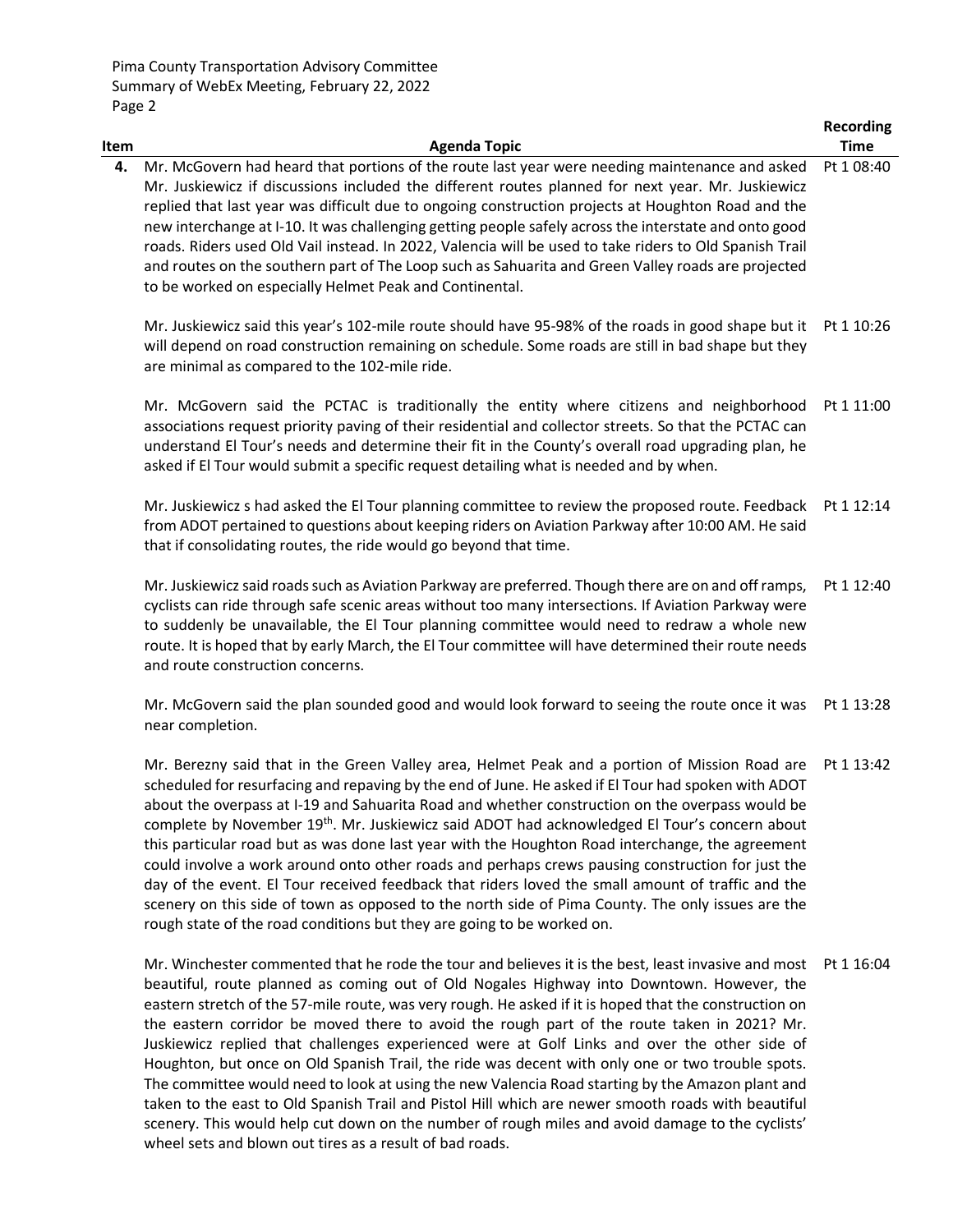| Item | <b>Agenda Topic</b>                                                                                                                                                                                                                                                                                                                                                                                                                                                                                                                                                                                                                                                                                                                                                          | Recording<br><b>Time</b> |
|------|------------------------------------------------------------------------------------------------------------------------------------------------------------------------------------------------------------------------------------------------------------------------------------------------------------------------------------------------------------------------------------------------------------------------------------------------------------------------------------------------------------------------------------------------------------------------------------------------------------------------------------------------------------------------------------------------------------------------------------------------------------------------------|--------------------------|
| 4.   | Mr. Winchester thanked Mr. Juskiewicz and the El Tour team acknowledging that it must not be easy<br>balancing all concerns. Being a cyclist, Mr. Winchester asked if there is any way that cyclists' feedback<br>can help El Tour? Mr. Juskiewicz replied that surveys and sounding groups' feedback noted the 57-<br>mi ride was not as scenic as the 102 mi. This resulted in the El Tour planning committee reviewing<br>whether route consolidation would allow the 57-mi riders onto Old Spanish Trail and Pistol Hill to<br>have them experience the scenic National Park area with its million saguaros. Providing safe, scenic,<br>consolidated routes that are law enforcement-friendly, with less impact on the community and first<br>responders would be ideal. | Pt 1 18:11               |

Mr. Letzkus asked if the Old Nogales Highway had been considered for a north-south reroute. He Pt 1 19:43 wanted to know if the posted 55 MPH limit had been considered a safety concern, since 50 percent of county-wide speeding tickets were written on that road when photo enforcement was used. Mr. Letzkus felt Mission Road would be safer to use going to Green Valley.

Mr. Juskiewicz replied that bicyclists could ride Old Nogales Highway at about 35 MPH as they enter Pt 1 21:08 tribal lands with minimal incidents and few accidents. He also said it is difficult to plan for events on the Reservation, compared to being on County roads, State roads or City roads. He cited an example in Mesa, AZ, where El Tour was denied a permit for a route through tribal lands. Without recourse, the event was cancelled. He further elaborated that planning an event route for over 10,000 people is difficult when there are these uncertainties. With speed limits all along the road, Law enforcement reviewed Old Nogales Highway and made the route as safe as possible. Road conditions on Old Nogales are greatly improved and its condition is rated good to very good. There are few accidents due to less traffic on Old Nogales than on other routes.

Mr. Letzkus inquired if right lanes were closed off when traffic goes down that road? Mr. Juskiewicz Pt 1 22:45 replied that some sections were coned off. Coordination with three barricade companies helps cover 100+ roadway miles to make sure cyclists know where they are riding.

Chair Verburg thanked Mr. Juskiewicz and welcomed him to stay to hear Ms. Montagnino's excellent Pt 1 23:29 update on road repairs.

- **5. [DOT Staff Introductions and Department Overview](https://webcms.pima.gov/UserFiles/Servers/Server_6/File/Government/Transportation/TransportationAdvisoryCommittee/DocumentsTab/2022/February%2022/DOT_ORG_Chart.pdf)** *Ana Olivares, PCDOT Director* Ms. Olivares briefly introduced Deputy Directors Kathryn Skinner and Lauren Ortega along with the five Division Managers encompassing the make up the Department of Transportation with oversite of approximately 200 budgeted employees. Reference the Organizational Chart provided by Ms. Olivares for details on the following Divisions: Pt 1 23:50
	- **Annabelle Valenzuela**  charged with the Administrative Support Services Division oversight of these units: Community Relations, Customer Interface, Policy Coordination, Administrative and Human Resources Support;
	- **Robert Johnson** charged with Analysis and Programming Division oversight of these units: Analysis, Programming, and Right of Way Management;
	- **Lauren Fecteau and Gabe Leyva**  run the Smart Mobility Division overseeing the Analytics and Process Management and Traffic Operations Units;
	- **Matt Sierras** runs Maintenance and Operations Division overseeing these units: Pavement Maintenance, Earth Work Maintenance, Miscellaneous Work, Contracts, Signals, Markings and Signage Maintenance, Warehouse and Inventor Sign Fabrication; and
	- **Michelle Montagnino** introduced last month as Assistant Division Manager, now successful candidate to lead the Construction Monitoring Division and continue the oversight of the Pavement Management Program, along with these units: Construction Management, Survey, QC Program and Permit Site Inspection.

Ms. Olivares, the deputies and five division managers can be reached if there are any questions. The Organizational chart is posted on the PCDOT web site.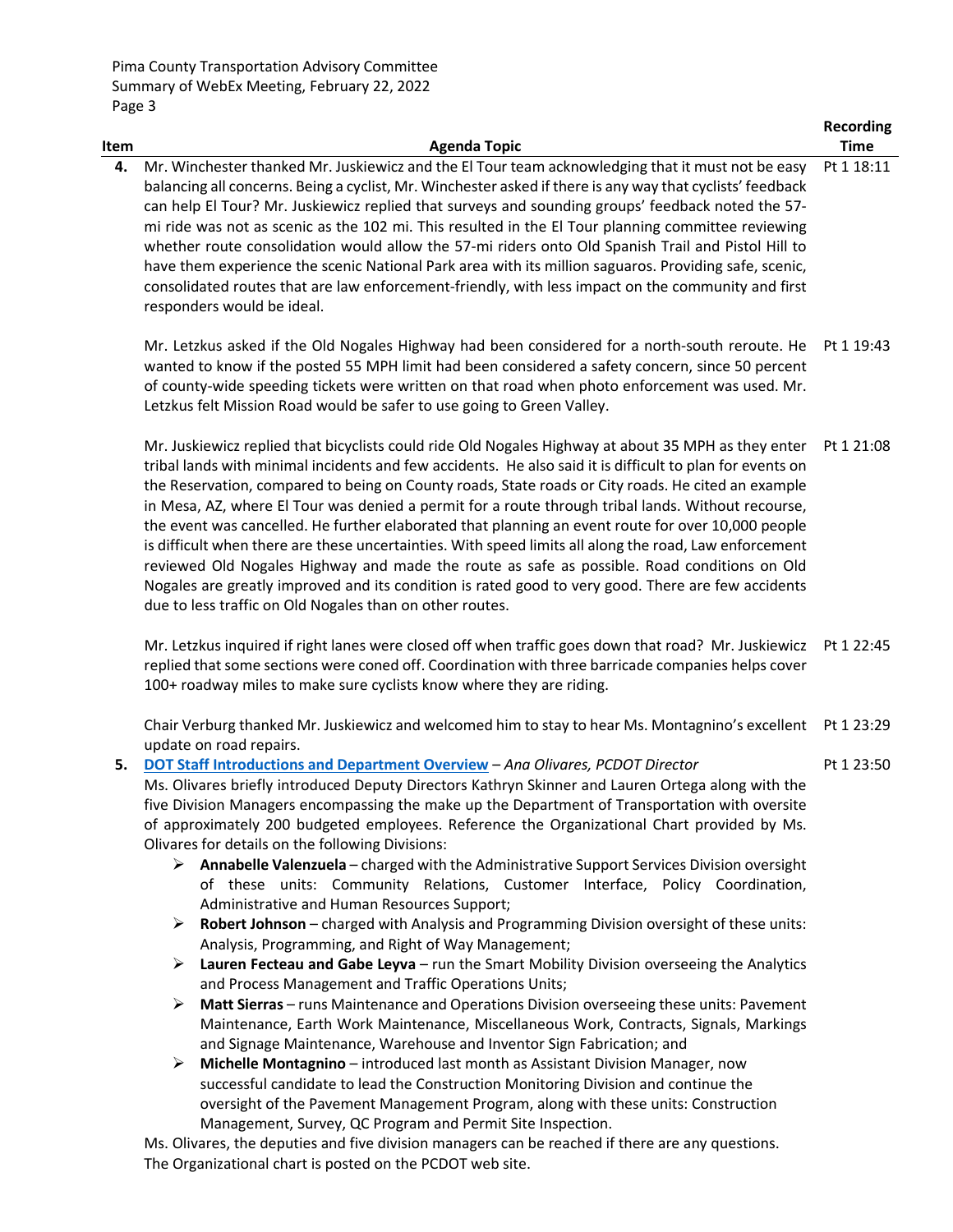| Item | <b>Agenda Topic</b>                                                                                                                                                                                                                                                                                                                                                                                                                                                                                                                                                                                                                                                      | <b>Recording</b><br><b>Time</b> |
|------|--------------------------------------------------------------------------------------------------------------------------------------------------------------------------------------------------------------------------------------------------------------------------------------------------------------------------------------------------------------------------------------------------------------------------------------------------------------------------------------------------------------------------------------------------------------------------------------------------------------------------------------------------------------------------|---------------------------------|
| 5.   | Mr. Letzkus observed that many organizations, including Pima County and others in the<br>transportation industry, refer to the term "analytics." He asked how the term is different from "data<br>analysis"? Ms. Olivares replied that the terms are similar. The data that is collected is organized and<br>analyzed to make changes or to make improvements where needed. It's about data gathering,<br>organizing, reporting and decision-making.                                                                                                                                                                                                                     | Pt 2 00:02                      |
|      | Mr. Letzkus asked if traffic counts and monthly crash data collection from the Sheriff Department Pt 201:13<br>were included. Ms. Olivares replied yes.                                                                                                                                                                                                                                                                                                                                                                                                                                                                                                                  |                                 |
|      | Mr. Letzkus inquired if the County still had the 32 or 33 working permanent count stations and Ms.<br>Olivares replied that she was unsure if the actual counters are all working as the department now<br>relies on StreetLight data to provide traffic volume. Counters are still used but are not being replaced<br>when they are no longer operational.                                                                                                                                                                                                                                                                                                              | Pt 2 01:27                      |
|      | Mr. McGovern complimented Ms. Olivares saying he could see, on paper, the department's<br>modernization. The many changes and reorganization have been made for better. He asked what<br>happened to the word "planning" that was part of Robert Johnson's Division called "planning and<br>programming." He asked, how does long-term planning get done? Ms. Olivares replied that planning<br>is in programming areas with standards and details, project budget oversight and planning, and pre-<br>design is done. Transportation staff work with the County's long-range planning and with Pima<br>Association of Government when they work on long-range planning. | Pt 2 01:55                      |
|      | Mr. Bernal asked if in-house design is still done and by which Division? Ms. Olivares replied that in<br>Robert Johnson's Division, there is some existing capability but it takes time. She provided the Leon<br>Ranch Road example. It was designed in-house and produced a small set of plans not requiring<br>technical reports (like drainage reports and traffic studies), and did include pre-design, project<br>budget and oversight.                                                                                                                                                                                                                            | Pt 2 03:30                      |
|      | Chair Verburg thanked Ms. Olivares for the excellent and very helpful presentation that highlighted<br>what each divisions is doing.                                                                                                                                                                                                                                                                                                                                                                                                                                                                                                                                     | Pt 2 04:27                      |
| 6.   | Road Repair Update - Michelle Montagnino, PCDOT Staff<br>Reference Ms. Montagnino's presentation for FY22 Pavement Program details regarding:<br>Completed Projects: No changes since PCTAC's January meeting. Not shown:<br>• Not listed:<br>Arivaca milling and paving project is delayed until there is a resolution to the pavement<br>$\circ$<br>damage reported last month. Contractor has wrapped up their entire scope though.<br>Mary Ann Cleveland had utility issues on milling and paving portion. Wrap up by June.<br>$\circ$<br>Southeast Area impacted by Mary Ann Cleveland however work continues in J6 area and<br>$\circ$<br>wrap up by June.         | Pt 2 04:38                      |
|      | In Construction:                                                                                                                                                                                                                                                                                                                                                                                                                                                                                                                                                                                                                                                         |                                 |
|      | Four curb ramp projects listed moving forward; South of CDO and South Area are near<br>completion next month;<br>• Crack sealing project moving into completed category soon; will use an existing DO to                                                                                                                                                                                                                                                                                                                                                                                                                                                                 | Pt 2 06:34                      |
|      | advance additional crack sealing work.<br>Three new subdivision paving projects underway:                                                                                                                                                                                                                                                                                                                                                                                                                                                                                                                                                                                |                                 |

- o *JOC Avra Foothills & Ranchita Avra* M&P currently underway; may be completed next month. Pt 2 07:18
- o *JOC Tucson Estates* Pre-lowering of utilities, M&P started end of February.
- o *BOS Districts 1 & 3 Ava Valley/Catalina* construction, utility prelower & paving started in February.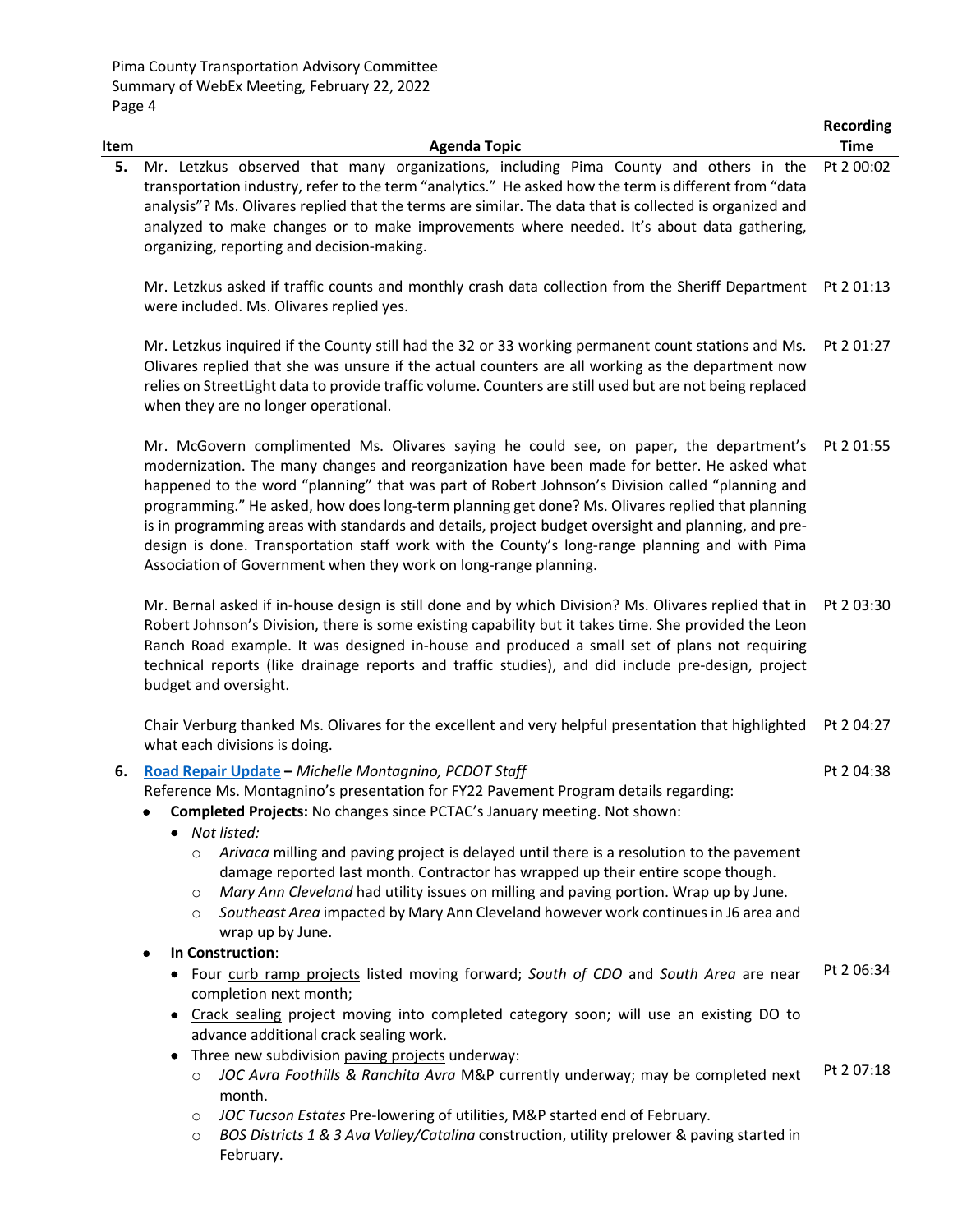| Item            | <b>Agenda Topic</b>                                                                                                                                                                                                                                                                                                                     | <b>Recording</b><br><b>Time</b> |
|-----------------|-----------------------------------------------------------------------------------------------------------------------------------------------------------------------------------------------------------------------------------------------------------------------------------------------------------------------------------------|---------------------------------|
| 6.<br>$\bullet$ | In Construction Paving Projects (cont'd)<br>BOS Districts 1 & 4 - Utility lowering continues; M&P begins March;<br>$\circ$                                                                                                                                                                                                              | Pt 2 08:08                      |
|                 | BOS District 1 Area A - wrapping up Villa Entrada area and will address Swan/Alvernon<br>$\circ$<br>area                                                                                                                                                                                                                                |                                 |
|                 | BOS District 1 Area B - M&P started;<br>$\circ$<br>BOS Districts 1 & 3 - M&P started;<br>$\circ$                                                                                                                                                                                                                                        |                                 |
|                 | Recently Advertised - Department advanced additional funding needed to complete three<br>more projects:                                                                                                                                                                                                                                 | Pt 2 08:52                      |
|                 | BOS District 1 - JOC Casas del Oeste, Sunny Hills Estates, & Thornydale Terrace<br>$\circ$<br>Locals: 2.65 mi; Arterial / Collector: none<br>Engineer's Estimate: \$1.3M - 1.4 M<br>Bid Opens: March 1                                                                                                                                  |                                 |
|                 | BOS District 1 - JOC Metropolitan No. 1, Metropolitan Estates & Heritage Hills II<br>$\circ$<br>Locals: 2.49 mi; Arterial / Collector: 0.15 mi<br>Engineer's Estimate: \$1.2M - 1.3 M<br>Bid Opens: March 2                                                                                                                             |                                 |
|                 | BOS District 1 - JOC Northpoint Ridge Add, Northpointe Ridge, Saguaro Vista, and Sheva<br>$\circ$<br><b>Vistas</b><br>Locals: 4.99 mi; Arterial / Collector: none<br>Engineer's Estimate: \$1M - \$1.15M<br>Bid Opens: March 3                                                                                                          |                                 |
|                 | Program Status by the Numbers - Reference slide 6, Ms. Montagnino reported a small<br>percentage of projects in the advertised category now with most work in construction; one of<br>the Awarded Not Started, the Green Valley Project is scheduled for a pre-con meeting on March<br>1. Other pre-construction projects are lined up. | Pt 2 10:57                      |
|                 | There is a revised budget estimate of \$96.5M. A portion of that amount is in the construction<br>phase.                                                                                                                                                                                                                                | Pt 2 11:41                      |
|                 | Mr. McGovern asked if the \$11M is a loan from the department. Ms. Montagnino said DOT's<br>HURF revenues are coming in ahead than initially projected, allowing DOT to add funding to<br>complete this year's program.                                                                                                                 | Pt 2 11:51                      |
|                 | Mr. McGovern understood funding is being added and not more projects. These are the same                                                                                                                                                                                                                                                | Pt 2 12:29                      |

projects previously discussed but they cost 10 percent more than originally budgeted. Ms. Montagnino replied that he was correct.

Mr. McGovern asked if additional funding would impact next fiscal year's projects, besides Pt 2 12:43 recalculating cost estimates. Ms. Montagnino replied the added \$10M, will not be subtracted from next year's program. The department will review initial planning efforts to develop the analysis on the FY23 package. The road list will be on schedule for April. DOT is taking into account the elevated pricing seen this year, which will impact what can be accomplished with the funding. The dollar amount that was projected overall for funding, has remained consistent for the FY23 program.

Mr. McGovern is interested in seeing if there will be any impact to the anticipated schedule for achieving a PCI rating of 80 or higher by 2030. Ms. Montagnino said staff would reevaluate and see where those numbers end up but is hopeful price increases seen this year are temporary. There had been great bid pricing until recently and she hopes things will stabilize and return to a normal environment from a construction cost perspective. Mr. McGovern was equally hopeful. Pt 2 14:06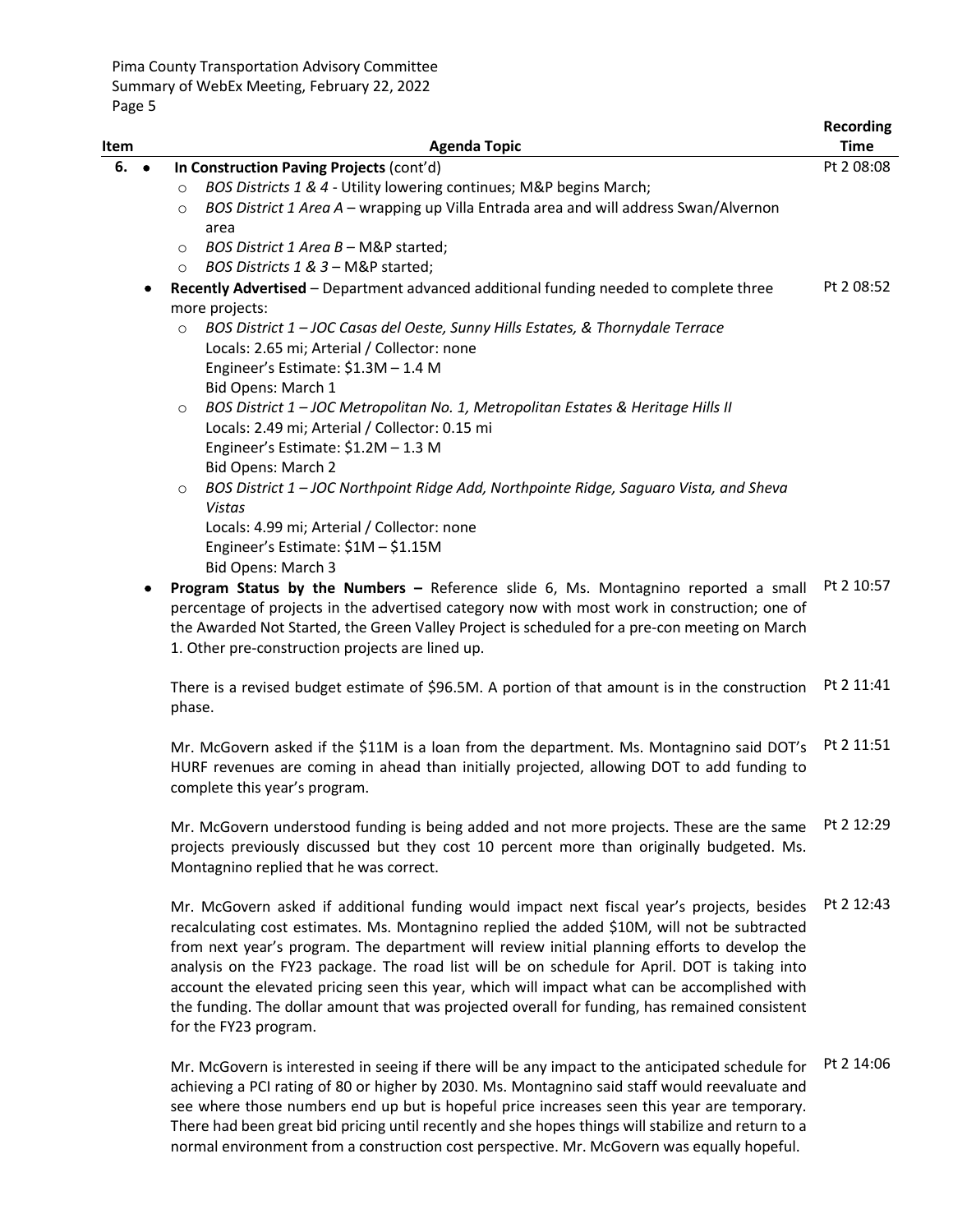|      |                                                                                                                                                                                                                                                                                                                                                                                                                                                                                                                                                                                                                                                                                                                                                                                                                                                                                                                                                                                                                                                                                         | <b>Recording</b> |
|------|-----------------------------------------------------------------------------------------------------------------------------------------------------------------------------------------------------------------------------------------------------------------------------------------------------------------------------------------------------------------------------------------------------------------------------------------------------------------------------------------------------------------------------------------------------------------------------------------------------------------------------------------------------------------------------------------------------------------------------------------------------------------------------------------------------------------------------------------------------------------------------------------------------------------------------------------------------------------------------------------------------------------------------------------------------------------------------------------|------------------|
| Item | <b>Agenda Topic</b>                                                                                                                                                                                                                                                                                                                                                                                                                                                                                                                                                                                                                                                                                                                                                                                                                                                                                                                                                                                                                                                                     | <b>Time</b>      |
| 6.   | Ms. Olivares agreed with Ms. Montagnino and the annual budget has been set aside for each<br>year through 2030 and there is no change, at this time. However, as usually required by how bid<br>pricing comes in each year, pricing may be tweaked. We were fortunate to have received higher<br>bid prices this year and equally lucky that the department had enough revenue that allowed<br>keeping projects as planned. By 2030, there could be more valleys and hopefully not too many<br>more peaks. At this time, funding for next year's program and the year after that remain the<br>same.                                                                                                                                                                                                                                                                                                                                                                                                                                                                                    | Pt 2 15:00       |
|      | Mr. Berezny asked about the pre-construction meeting for the Green Valley projects. He<br>requested a copy of the firmed up work schedule to keep constituents in the Green Valley area<br>informed. Ms. Montagnino replied that she would provide the schedule, though it would still be<br>preliminary and subject to change.                                                                                                                                                                                                                                                                                                                                                                                                                                                                                                                                                                                                                                                                                                                                                         | Pt 2 16:21       |
|      | Mr. Berezny asked if one of the three bid packages mentioned earlier, would include<br>Summerhaven. Ms. Montagnino replied one package is for Summerhaven and the other two for<br>Countryside area.                                                                                                                                                                                                                                                                                                                                                                                                                                                                                                                                                                                                                                                                                                                                                                                                                                                                                    | Pt 2 16:58       |
|      | Mr. Berezny asked if fog sealing would be applied on some roads and if there would be any impact<br>because of budget constraints. Ms. Montagnino said the contract was awarded for fog sealing<br>and the project would be moved into the "in construction" phase in March. The schedule is only<br>about 2-3 weeks long. Mr. Berezny wants to be kept informed on this project too.                                                                                                                                                                                                                                                                                                                                                                                                                                                                                                                                                                                                                                                                                                   | Pt 2 17:16       |
|      | Chair Verburg congratulated Ms. Montagnino on her new position and thanked her for the solid<br>presentation.                                                                                                                                                                                                                                                                                                                                                                                                                                                                                                                                                                                                                                                                                                                                                                                                                                                                                                                                                                           | Pt 2 18:02       |
| 7.   | RTANext Update - Kathryn Skinner, PCDOT Deputy Director / Tom McGovern, PCTAC Member<br>Ms. Skinner reported that on January 27, 2022, the RTA Board appointed new members to the<br>Citizens Advisory Committee (CAC) of the RTANext. Ten new members were recommended for<br>approval to be added for a total of 32 committee members. Three membership openings remain for<br>representatives of Tohono O'odham Nation, Pascua Yaqui Tribe and City of South Tucson. Since no<br>applicants from these areas were received, the committee will continue pursuing new members for<br>these specific geographic areas.                                                                                                                                                                                                                                                                                                                                                                                                                                                                 | Pt 2 18:18       |
|      | Ms. Skinner reported that at the same meeting, the Regional Council and the RTA Board took<br>additional actions that will affect RTANext and some of the structures of existing RTA Committees:<br>A) In addition to adopting the new members to the CAC, they recommended an adjustment to the<br>RTA Technical Management Committee (TMC) which is generally is made up of City Managers,<br>the County Administrator and technical experts. It was recommended that one more member<br>from the City of Tucson be added to the Committee.<br>They also recommended the Board write an official position, identifying a proposed plan with<br>B)<br>funding to complete the existing RTA projects, and that can define the specifics of how to address<br>projects in the existing RTA that may need to move to the RTANext. A proposal is forthcoming.<br>Adjustments were also made to the Citizens Accountability for Regional Transportation (CART)<br>C)<br>Committee for RTANext. Two new members will be added for the City of Tucson and one more<br>member for Pima County. | Pt 2 19:40       |
|      | These changes, Ms. Skinner said, will address some of the controversial conversation about voting<br>structures and membership make up of several different committees.                                                                                                                                                                                                                                                                                                                                                                                                                                                                                                                                                                                                                                                                                                                                                                                                                                                                                                                 | Pt 2 21:02       |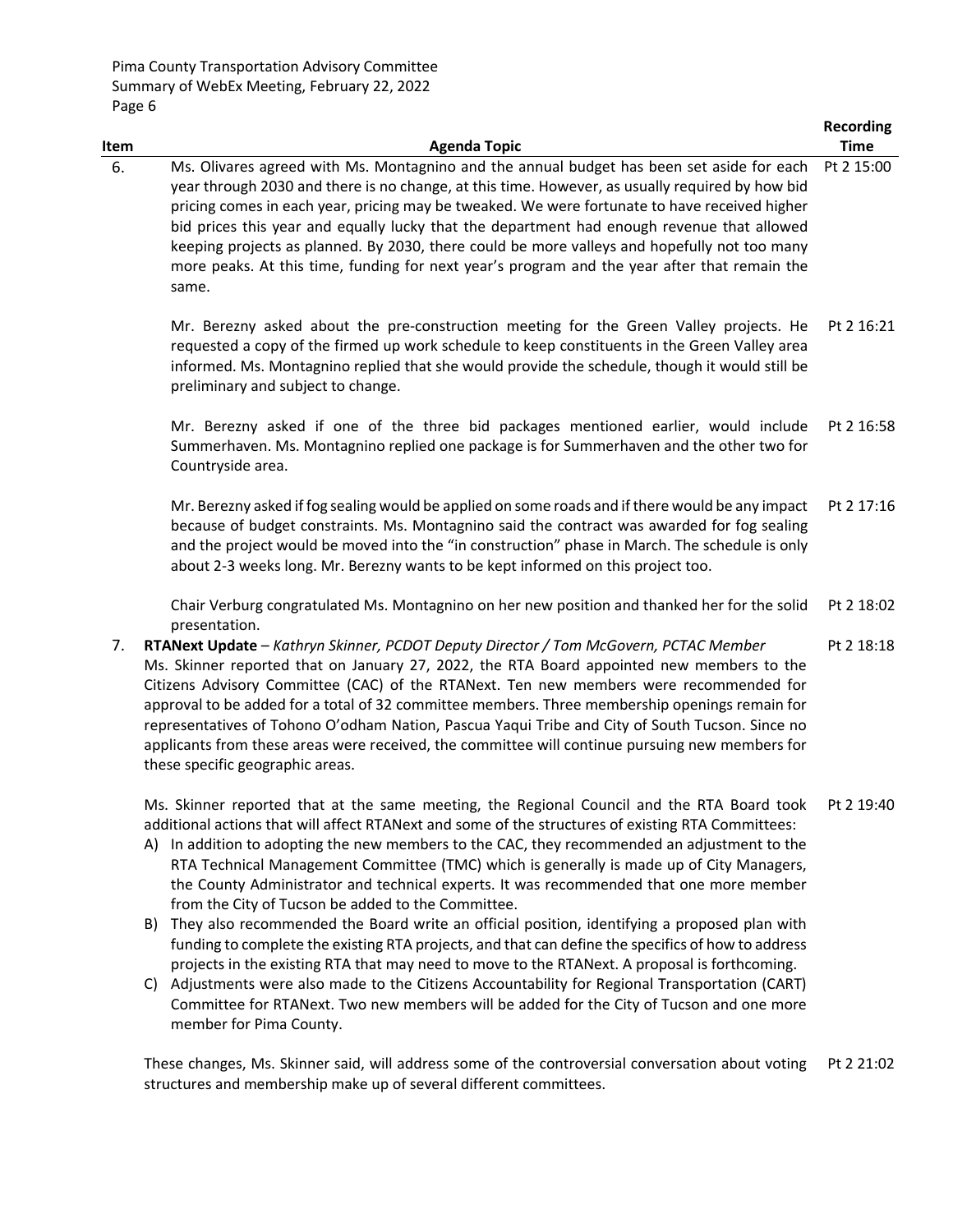issue, it is long overdue.

|      |                                                                                                                                                                                                                                                                                                                                                                                                                                                                                                                                                                                                                                                                                                                                                                                                                                                                                                                                                                                          | <b>Recording</b> |
|------|------------------------------------------------------------------------------------------------------------------------------------------------------------------------------------------------------------------------------------------------------------------------------------------------------------------------------------------------------------------------------------------------------------------------------------------------------------------------------------------------------------------------------------------------------------------------------------------------------------------------------------------------------------------------------------------------------------------------------------------------------------------------------------------------------------------------------------------------------------------------------------------------------------------------------------------------------------------------------------------|------------------|
| Item | <b>Agenda Topic</b>                                                                                                                                                                                                                                                                                                                                                                                                                                                                                                                                                                                                                                                                                                                                                                                                                                                                                                                                                                      | <b>Time</b>      |
| 7.   | Ms. Skinner reported the last action that may potentially affect RTANext, is direction provided to the<br>CAC requesting the establishment of a process for reviewing and revisiting the RTANext plan at some<br>interval (possibly 5-, 10-year intervals) in order to assess feasibility in need of some of the scopes<br>originally put forth. As has been experienced with the existing RTA plan, Ms. Skinner said, things can<br>change over a 20-year time period. Details forthcoming.                                                                                                                                                                                                                                                                                                                                                                                                                                                                                             | Pt 2 21:14       |
|      | Ms. Skinner said there was a lot of activity in a month and is hopeful that the CAC will resume<br>meetings. At this point, she said, all jurisdictions have submitted projects for RTANext. The CAC can<br>start setting those projects in the composition of the new plan.                                                                                                                                                                                                                                                                                                                                                                                                                                                                                                                                                                                                                                                                                                             | Pt 2 21:54       |
|      | Mr. McGovern acknowledged Ms. Skinner's very thorough and excellent summary of last month's<br>efforts. He elaborated on the last comment regarding all jurisdictions having developed their project<br>lists for submittal. The City of Tucson's plan, though published, has yet to be officially submitted into<br>PAG's website portal. He is unsure about the reason for the delay, though the City may be further<br>modifying it.                                                                                                                                                                                                                                                                                                                                                                                                                                                                                                                                                  | Pt 2 22:17       |
|      | He also said that onboarding of the ten new members is underway and the anticipated three more<br>are doing training and briefing. They have about six weeks to catch up on 3 years of work before the<br>first scheduled CAC meeting on April 4, from 1-3 PM. Thereafter, meetings will be held on the first<br>and third Monday of each month, with the optional meeting being on the third Monday, if needed.<br>The schedule will be posted and available for the committee. In time, a plan will be developed for<br>voter approval.                                                                                                                                                                                                                                                                                                                                                                                                                                                | Pt 2 23:27       |
|      | Mr. Bernal, a member of the PAG's TMC, shared that a five-member Project Review Task Force has<br>been activated to review lead agencies with proposed scope changes. The TMC met twice already<br>and has committed to doing so every two weeks to analyze scope adjustment review criteria since it<br>is anticipated that the RTA will receive proposals for project elimination, scope reduction or scope<br>expansion. Mr. Bernal said the requests will be reviewed from a technical point of view, reported<br>back to the TMC and interacted with the CAC. At the second meeting, the RTA shared materials that<br>the task force would be referencing. Within the next two weeks, the task force would be reviewing<br>the City's First Avenue project, which is proposed for some scope adjustment. The RTA process, he<br>said, is really getting fired up.                                                                                                                   | Pt 2 25:51       |
| 8.   | Topics for Future Discussions - Ed Verburg, PCTAC Chair<br>Chair Verburg requested topics for future agenda items be emailed to Annabelle Valenzuela by<br>March 4, 2022, in advance of the March 22, 2022 meeting.                                                                                                                                                                                                                                                                                                                                                                                                                                                                                                                                                                                                                                                                                                                                                                      | Pt 2 27:35       |
| 9.   | Call to the Audience - Ed Verburg, PCTAC Chair.<br>Rick Penick resides at 7300 N. Leonardo Da Vinci Way, 85704 (Casas Adobes). The areas of concern<br>are Ina Rd. South. / Magee Rd. North / La Canada West / Paseo Del Norte on the East. The roads are<br>beyond rough. Neighbors living in the area for over 30 years confirm these roads have never been<br>resurfaced. However, roads around the area are in good shape. There are four churches, Haralson<br>Elementary and a Jr. High. Parents cut through the neighborhood twice daily to pick up their kids;<br>there are school buses and four different trash companies that pound on the pavement. Manhole<br>covers on San Martin Road are 4-5 inches below grade and extremely dangerous, posing a risk to the<br>children that walk to school. Hundreds of potholes have been covered or filled with tar and pea gravel<br>which is not an acceptable job. Melissa Cancio and other members of the County have been very | Pt 2 28:12       |

Chair Verburg stated that the PCTAC worked on the criteria to address worst roads first and added Pt 2 33:47criteria related to schools and sidewalks but Mr. Penick's concerns could not all be addressed at this time. He said staff would be working on a response and thanked Mr. Penick for addressing the PCTAC.

helpful, however he can't understand how the roads are selected for resurfacing. Please address this